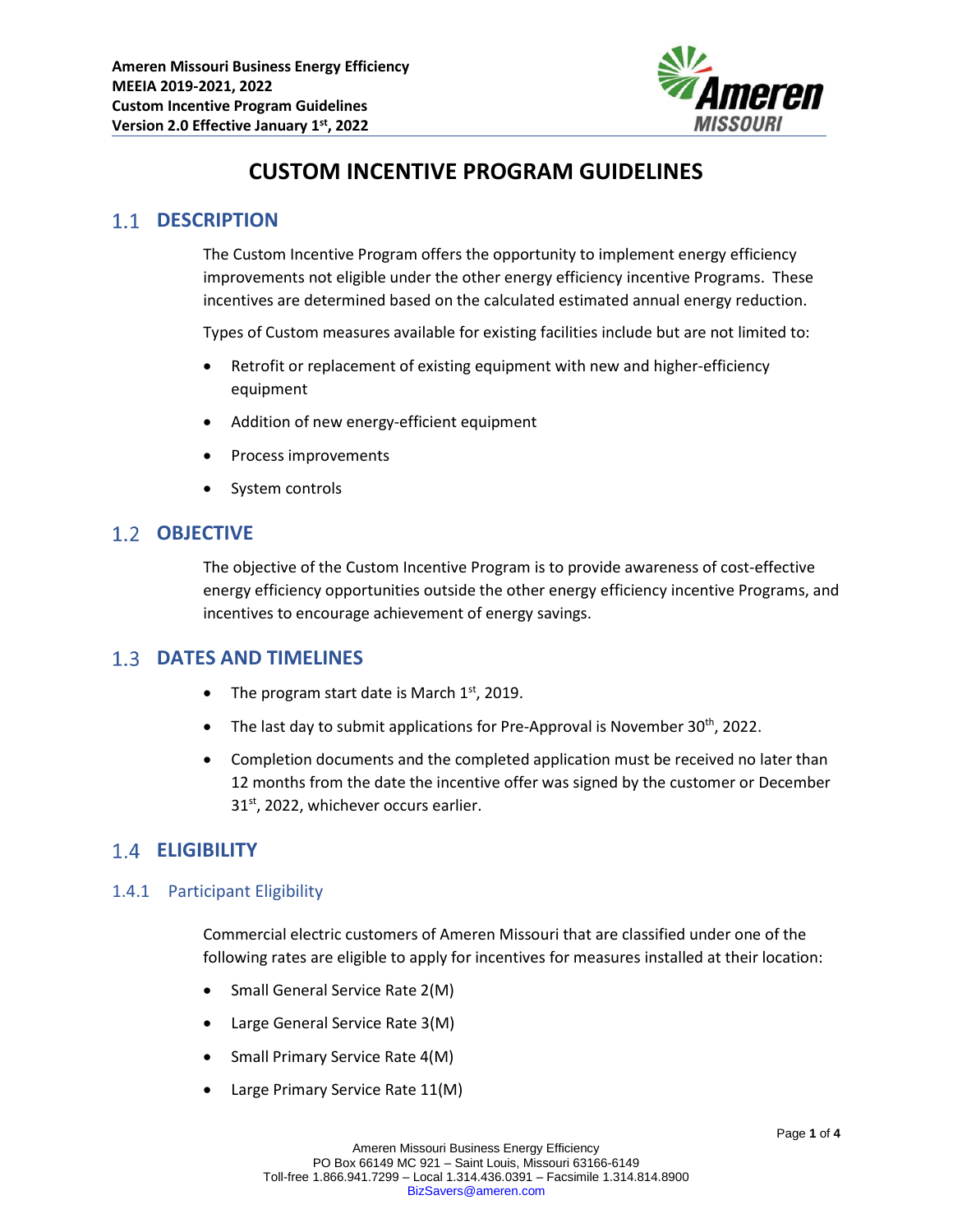

#### 1.4.2 Payee Eligibility

Eligible Ameren Missouri customers may elect to receive incentive payments for qualifying measures through one of the following methods:

- By check to the Ameren Missouri customer associated with the project
- As a bill credit toward the Ameren Missouri company account where qualifying measures were installed
- By authorizing a check to be made payable to an approved Ameren Missouri Trade Ally in good standing

*Note: Upon receiving a completed application designating an approved Trade Ally in good standing as the payee, the BizSavers Team may contact the customer to verify implementation of project measures prior to processing the application.*

#### 1.4.3 Equipment eligibility

Requirements for eligible measures:

- The installed equipment must achieve a level of energy savings (kWh).
- The installed equipment must pass the cost benefit test within the application.
- The pre-incentive simple payback of installed measures must be greater than 12 months.

Ameren Missouri electric business customers are not eligible for incentives on any equipment for which the facility type and scope of work qualify for incentives via the multifamily market rate or income qualified programs.

*Note: For questions about whether a certain facility or equipment type is eligible for an incentive, please contact the BizSavers program office at 1.866.941.7299 or BizSavers@Ameren.com.*

Examples of Ineligible Measures:

- Installed equipment, such as high-efficiency space heating, that culminates in little or no reduction in Ameren Missouri's peak coincident demand is not eligible for incentives.
- Installed equipment that has an effective useful life (based on industry averages) of less than 10 years may not be eligible for incentives. Examples include but are not limited to PC Power Management and strip curtains.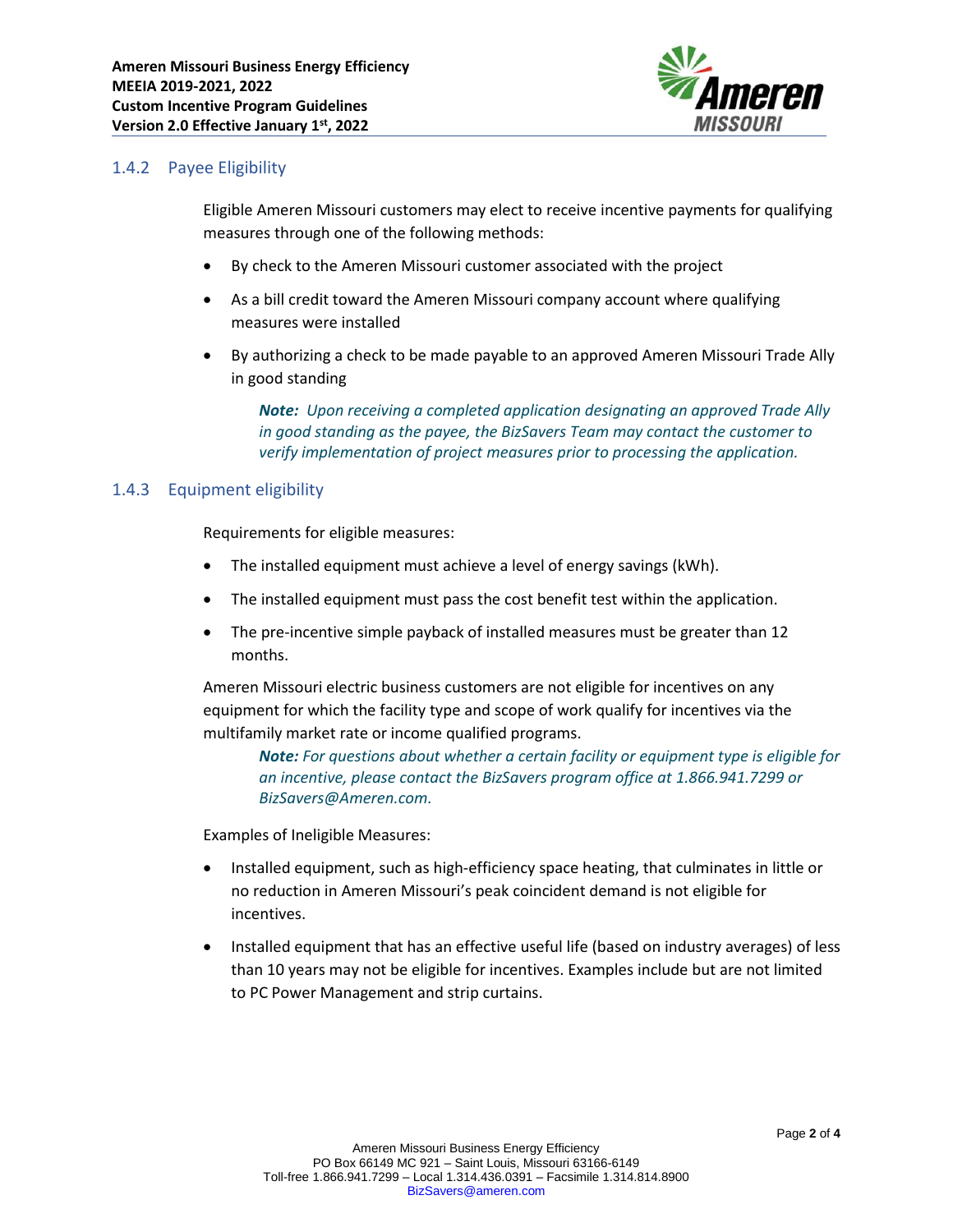

#### 1.4.4 Project eligibility

- Custom Incentive Program applications will be approved based on fulfillment of eligibility requirements, technical review and approval, passed inspections, and compliance with program terms and conditions.
- Project measures must demonstrate reliable and cost-effective energy savings potential in the proposed use and site.
- Equipment may not be purchased or installed prior to the BizSavers Team issuing the Pre-Approval incentive offer.
- Equipment must be installed prior to submitting completion paperwork.

# 1.5 **PROCESS**

- 1. All Custom Incentive applications must be submitted to the BizSavers Team for Pre-Approval before equipment is purchased or installed.
- 2. Once the BizSavers Team receives your application they will perform a technical review in order to:
	- a. Determine energy savings and demand reduction potential
	- b. Verify project, measure, and installation cost estimates
	- c. Verify the energy efficiency impact of the measure(s)
	- d. Determine the value of the incentive offer

*Note: Projects with incentives greater than or equal to \$15,000 will require a pre-installation inspection.*

- 3. Once the project is reviewed and the value of the incentive offer has been determined, the BizSavers Team will send the incentive offer to the project contacts for their review.
- 4. Once the offer has been received, purchase and installation of project equipment can begin.
- 5. After complete installation ensure that the completed application is adjusted to accurately represent installed equipment (ensure to identify any changes from the measures for which an incentive offer was issued).

*Note: Any change in scope from what was offered will require recalculation of incentive amounts. The incentive may increase or decrease based on measure eligibility and incentive budget availability.*